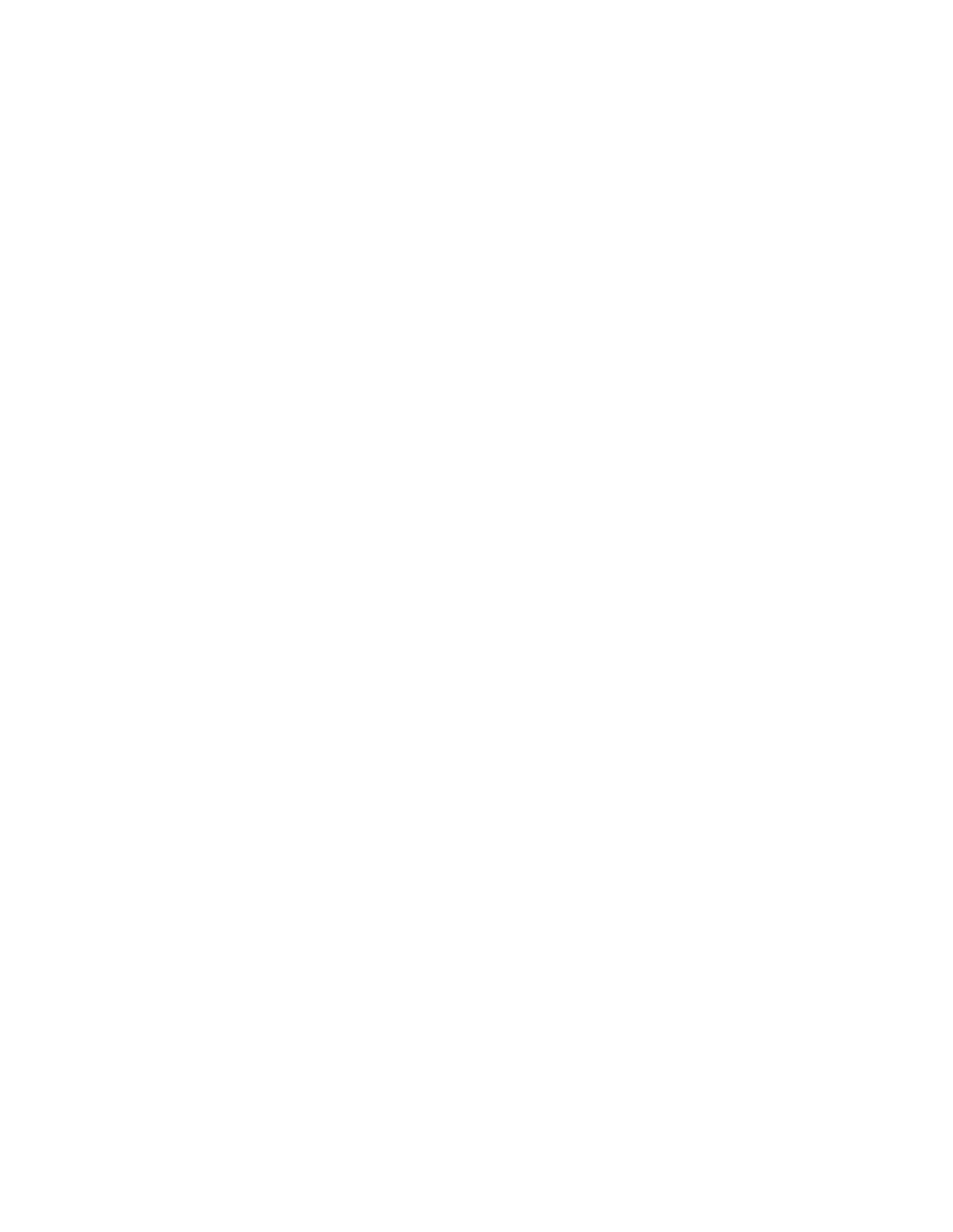## *Research Guidance: M.Phil/Ph.D. /D.Sc. /D. Litt(May 2017 to till date): No. of Ph.D. awarded during 2017-2022- 03(THREE) Ph.D. ongoing- 01 (ONE)*

| Name of<br>Research<br>Scholar | Registration No. &<br>Date | Topic of research<br>work                                                                                             | <b>Present Status</b><br>( <i>No. of Ph.D.</i><br>awarded $)=03$ |
|--------------------------------|----------------------------|-----------------------------------------------------------------------------------------------------------------------|------------------------------------------------------------------|
| Karuna Gilhare                 | 12 July 2013               | Study of non classical<br>properties in radiation<br>-matter interaction.                                             | Ph.D awarded on<br>15September 2018                              |
| Arun Kumar                     | 2 May 2014                 | Study of dynamical<br>behavior in the non-<br>linear atom-field<br>interaction.                                       | Ph.D awarded on<br>12 June 2020                                  |
| Payal Raina                    | 10 December 2015           | High energy linear<br>accelerator based<br><b>IMRT</b> and <b>VMAT</b><br>studies for deposited<br>energy evaluation. | Ph.D awarded on<br>18 November 2020                              |
|                                | Ph.D. ongoing- 01 (ONE)    |                                                                                                                       |                                                                  |
| Nilofar Jahan<br>Waris         | 14 December 2021           | Study of non-<br>$classicality$ in atom $-$<br>photon interactions<br><i>involving non</i><br>linearities.            | <b>Present Status</b><br>( <i>No. of Ph.D.</i> )=01              |

### *Books authored/Edited/Co-Author Chapter in Book (May 2017 to till date)*

| Name of Books Subjec | Sole or Co-<br>Author | <b>ISBN</b> | Date of<br>Publicatio<br>$\boldsymbol{n}$ | Name of<br>Publishers |
|----------------------|-----------------------|-------------|-------------------------------------------|-----------------------|
|                      |                       |             |                                           |                       |
|                      |                       |             |                                           |                       |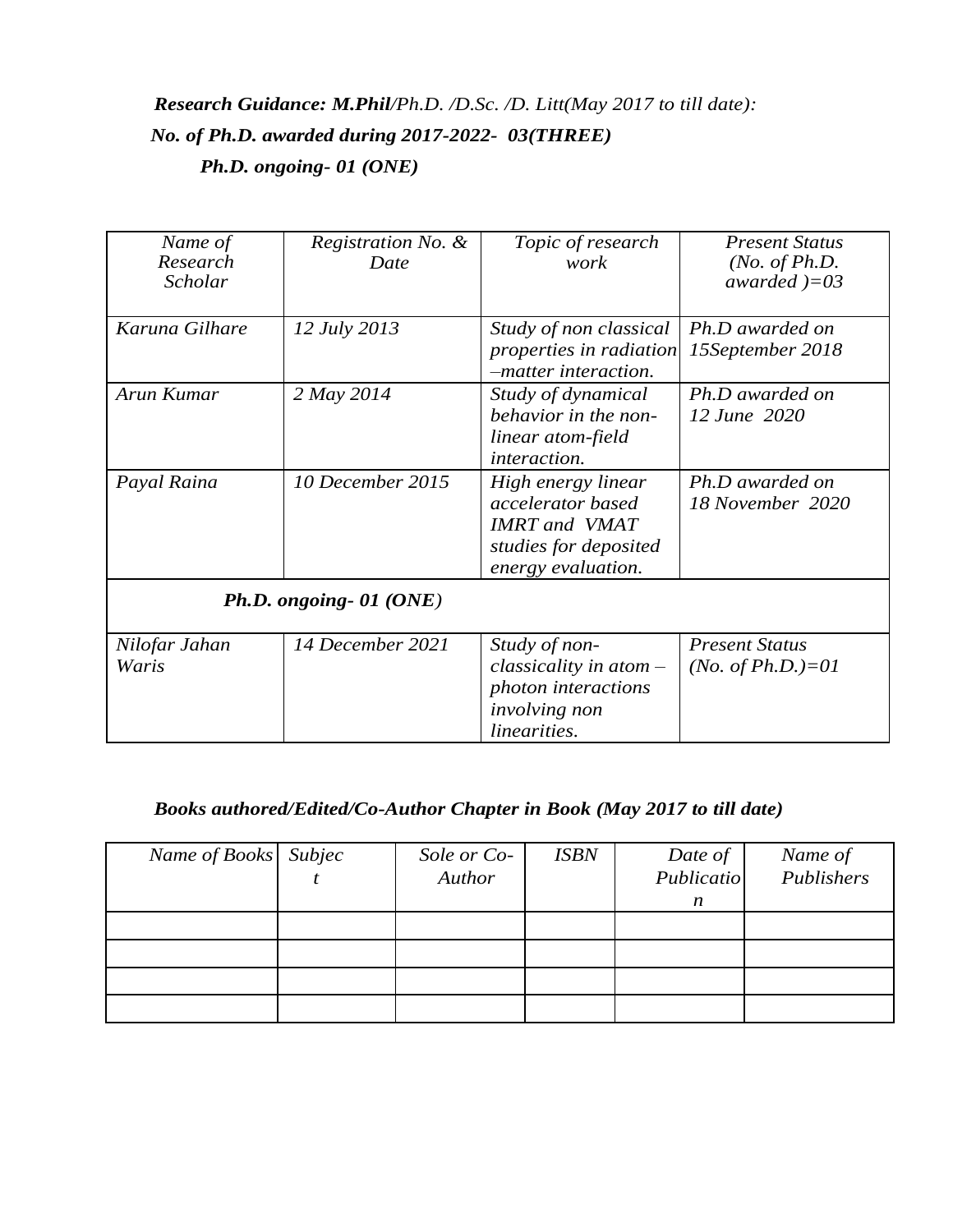| Number of Research papers published in Journals/Periodical (May 2017 to till date) |
|------------------------------------------------------------------------------------|
| Total: 12 (National-03: International 09)                                          |

| Sr.<br>No.                                | Title with page Nos.                                                                                                                                                      | <b>ISSN</b>                                                                                                                                                    | Name of Journal                                                            | Date of<br>Publication                                |
|-------------------------------------------|---------------------------------------------------------------------------------------------------------------------------------------------------------------------------|----------------------------------------------------------------------------------------------------------------------------------------------------------------|----------------------------------------------------------------------------|-------------------------------------------------------|
| NATIONAL JOURNALS-03 (THREE PUBLICATIONS) |                                                                                                                                                                           |                                                                                                                                                                |                                                                            |                                                       |
| 1.                                        | Sudha Singh and Arun<br>Kumar "Exact dynamics for a<br>two-level atom interacting<br>with intensity dependent<br>single-mode quantized cavity<br>field in a Kerr medium". | ,ISSN:2319-4227,                                                                                                                                               | <b>RUJOST</b>                                                              | 4, No.2(ii),<br>July, 2017, pp. 129-<br>134.          |
| 2.                                        | Sudha Singh and Arun Kumar<br>2018. "Study of photon-<br>Statistics in intensity<br>dependent Jaynes-Cummings<br>model.                                                   | ISSN 2348-8034,<br>pp.374-379                                                                                                                                  | GJESR(Global<br>Journal of<br>Engineering<br>Sciences And<br>Researches.)  | 2018<br>34, pp.374-379                                |
| $\mathfrak{Z}$                            | Sudha Singh and Karuna<br>Gilhare, Evolution of Atomic<br><b>Entanglement for Different</b><br>Cavity- Field Statistics in<br>Single-Mode Two-Photon<br>Process.          | <b>ISSN</b><br>1063-7761<br><b>ISSN</b><br>1090-6509,<br><b>ISSN</b><br>1063-7761,<br>16 Accesses,<br>1 Citations, Imp.<br><b>Factor-1.152H</b><br>INDEX: $58$ | Journal of<br><b>Experimental</b><br>and Theoretical<br><b>Physics</b>     | 2018, Vol. 127,<br>No. 3, pp. 391-<br>397. © Pleiades |
|                                           | <b>INTERNATIONAL JOURNALS=09 (NINE PUBLICATIONS)</b>                                                                                                                      |                                                                                                                                                                |                                                                            |                                                       |
| $\overline{4}$                            | Sudha Singh and Karuna<br>Gilhare, "Dynamical<br>Properties of Intensity<br>Dependent Two-Mode<br>Raman Coupled Model in a<br>Kerr Medium".                               | <b>(Electronic ISSN</b><br>1572-9575), <b>Print</b><br>ISSN 0020-7748,<br>$58:1721-1744,$<br><b>Impact Factor:</b><br>1.347, H-INDEX:65                        | <b>International</b><br>Journal of<br>Theoretical<br>Physics<br>(Springer) | 2019                                                  |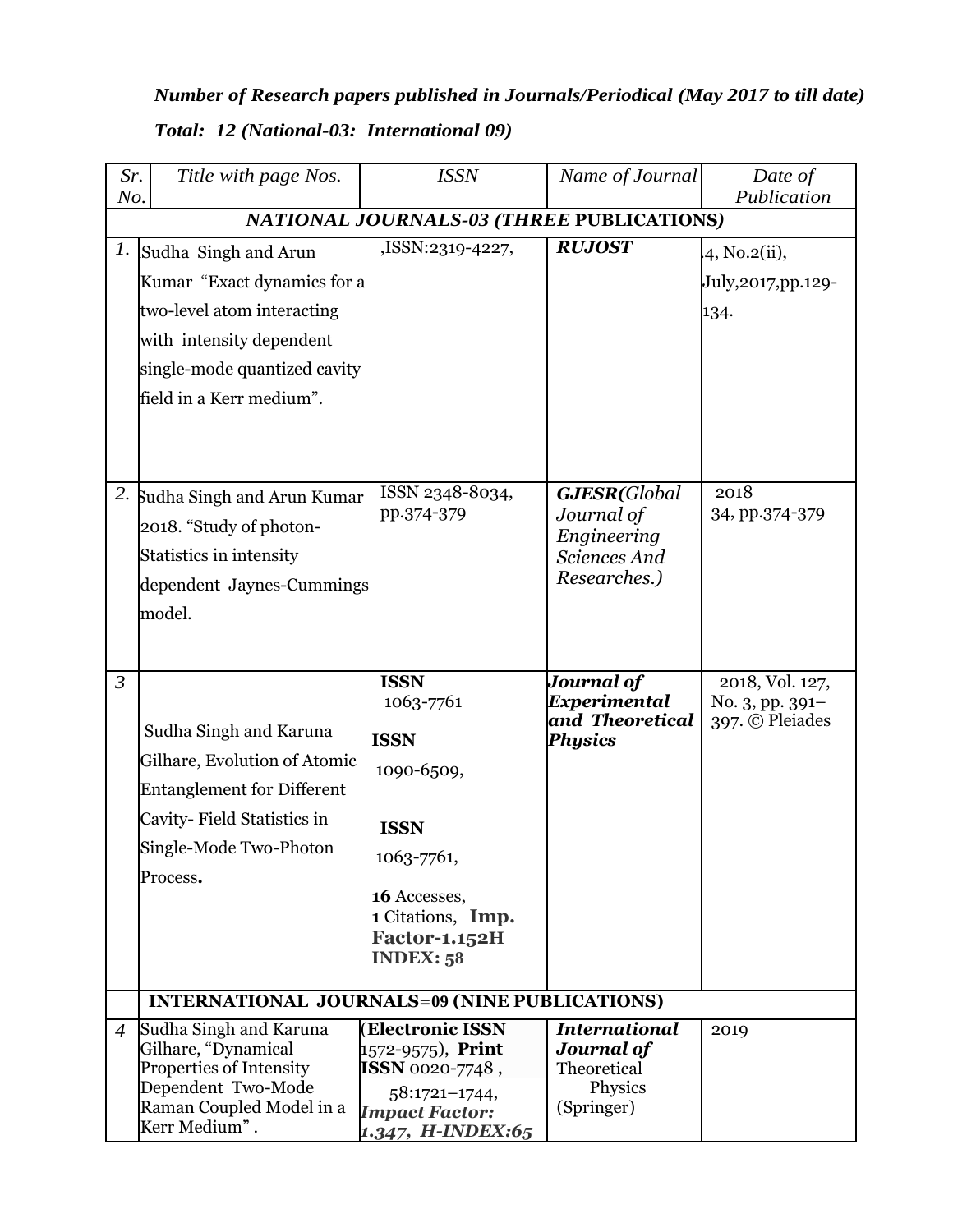| 5             | Sudha Singh and CH<br>Raymond Ooi, "Dynamics of Print ISSN: 1054-660X. <i>Publishing:</i> 29<br>Kerr-like medium with two<br>mode intensity-dependent<br>cavity fields".                                                                                                                               | Online ISSN: 1555-6611, <i>Laser Phys. (IOP</i> (2019) 015202<br><b>Impact Factor:1.36</b><br>Citescore-2.4,<br>Citations2, <i>h-index:</i> 65 |                                                                                                                     | (12pp).                                                                                     |
|---------------|--------------------------------------------------------------------------------------------------------------------------------------------------------------------------------------------------------------------------------------------------------------------------------------------------------|------------------------------------------------------------------------------------------------------------------------------------------------|---------------------------------------------------------------------------------------------------------------------|---------------------------------------------------------------------------------------------|
| 6             | Sudha Singh and Payal Raina <sup>ISSN:2319-4227,</sup><br>high<br>"Study<br>of<br>energy<br>radiotherapy<br>beams<br>and<br>of<br>analysis<br>its<br>characteristics in water".                                                                                                                        | Vol.4, No.2,                                                                                                                                   | <b>RUJOST,</b>                                                                                                      | July,2017,pp.123-<br>128.                                                                   |
| $\mathcal{I}$ | Sudha Singh Payal Raina and<br>O P Gurjar "Dosimetric<br>comparison of IMRT plans<br>optimized with equivalent<br>uniform dose and target penalty<br>on tongue cancer patient".                                                                                                                        | ISSN:2394-<br>7780, Vol.6, Issue 2(I),                                                                                                         | International<br>Journal of<br><b>Advance and</b><br>Innovative<br>Research,                                        | March-June, 2019,<br>pp.32-38.                                                              |
| 8             | Sudha Singh and Payal Raina<br>and O P Gurjar "Point Dose<br><b>Measurement for Verification</b><br>of Treatment Planning System 0io.1185. Citescore1.5,<br>using an Indigenous<br>Heterogeneous Pelvis Phantom<br>for Clarkson, Convolution,<br>Superposition, and Fast<br>Superposition Algorithms". | ISSN: 2251-7200,<br>Volume 9,<br>$\frac{1}{10.31661}$<br>$h$ -index: $05$                                                                      | <b>J</b> Biomed<br>Phys Eng,                                                                                        | Issue 6, December<br>2019, Pages 613-620,                                                   |
| 9             | Payal Raina and Sudha<br>Singh, Rajanigandha<br><u>Tudu, Rashmi Singh, Anup-</u><br>Kumar "Volumetric<br>modulated arc therapy: a<br>dosimetric comparison<br>with dynamic IMRT and<br>step-and-shoot IMRT".                                                                                           | ISSN:1460-3969,<br>Citescore-0.6, h-<br>index-14                                                                                               | Journal of<br><b>Radiotherapy in</b> pp. 393-398, Print<br><b>Practice</b> (Cambrid<br>ge University Press<br>2019) | 13 November 2019,<br>publication:<br>Volume 19<br>$\sqrt{\text{Issue 4}}$<br>December 2020. |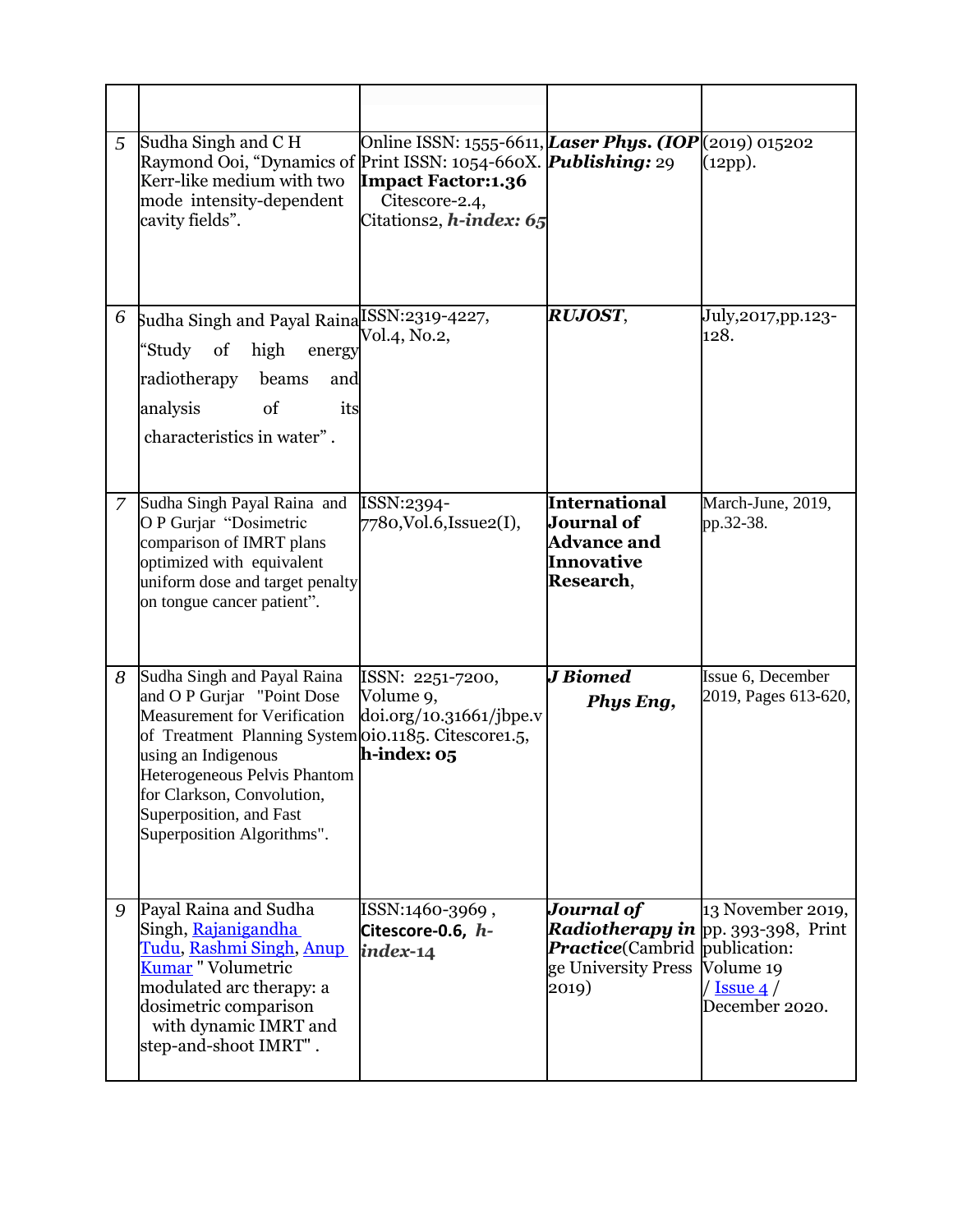| 10 Sudha Singh, Payal Raina,<br>Om Prakash Gurjar,<br>'Dosimetric Study of an<br><b>Indigenous and Heterogeneous</b><br>Pelvic Phantom for<br>Radiotherapy Quality<br>Assurance".                                                                                                             | ISSN:1735-160X, E-<br>ISSN:1735-7241,                                         | Iranian Journal of<br><b>Medical Physics</b> | Volume 17, Issue 2,<br>March and April<br>2020, Pages 120-125<br>Cite Score 1.1,<br><b>SJR 0.233, SNIP-</b><br>0.876, h-index: 9 |
|-----------------------------------------------------------------------------------------------------------------------------------------------------------------------------------------------------------------------------------------------------------------------------------------------|-------------------------------------------------------------------------------|----------------------------------------------|----------------------------------------------------------------------------------------------------------------------------------|
| 11 Sudha Singh and Arun<br>Kumar "Result of cavity-<br>field statistics on atomic<br>entanglement in intensity<br>dependent two-photon<br>process.".                                                                                                                                          | ISSN:2319-4227,Vol.5 & <i>RUJOST</i><br>6, No.1 &2,                           |                                              | 2021, pp. 139-146.                                                                                                               |
| 12 Payal Raina and Sudha<br>Singh, "Comparison<br>between Three-Dimensional oio.1185Citescore1.5,<br><b>Conformal Radiation</b><br>Therapy (3DCRT) and<br>Intensity-Modulated<br>Radiation Therapy (IMRT)<br>for Radiotherapy of Cervical<br>Carcinoma: A<br>Heterogeneous Phantom<br>Study". | ISSN: 2251-7200<br>doi.org/10.31661/jbpe.v Eng, published<br>$h$ -index: $05$ | <b>J Biomed Phys</b><br>online               | $6 - 09 - 2021.$                                                                                                                 |

## *No. of seminars/conferences/workshop attended/organised (May 2017 to till date):*

| Seminar/Conference                                                                                     | Date of                | National/International                                                                                                                      |
|--------------------------------------------------------------------------------------------------------|------------------------|---------------------------------------------------------------------------------------------------------------------------------------------|
|                                                                                                        | Participation          |                                                                                                                                             |
| Presented paper in the<br>International Conference on<br>Quantum and Non-linear Optics<br>(QNO- 2018), | on 2-5 February, 2018, | <i>International Conference</i> on<br>Quantum and Non-linear Optics<br>(QNO-2018), on 2-5 February, 2018,<br>held at KualaLumpur, Malaysia. |
| DELIVERED INVITED TALKS                                                                                |                        |                                                                                                                                             |
| International Conference on                                                                            | February,              |                                                                                                                                             |
| Quantum and Non-linear Optics<br>$(QNO-2019)$                                                          | 2019,                  |                                                                                                                                             |
| held at KualaLumpur, Malaysia.                                                                         |                        |                                                                                                                                             |
|                                                                                                        |                        |                                                                                                                                             |